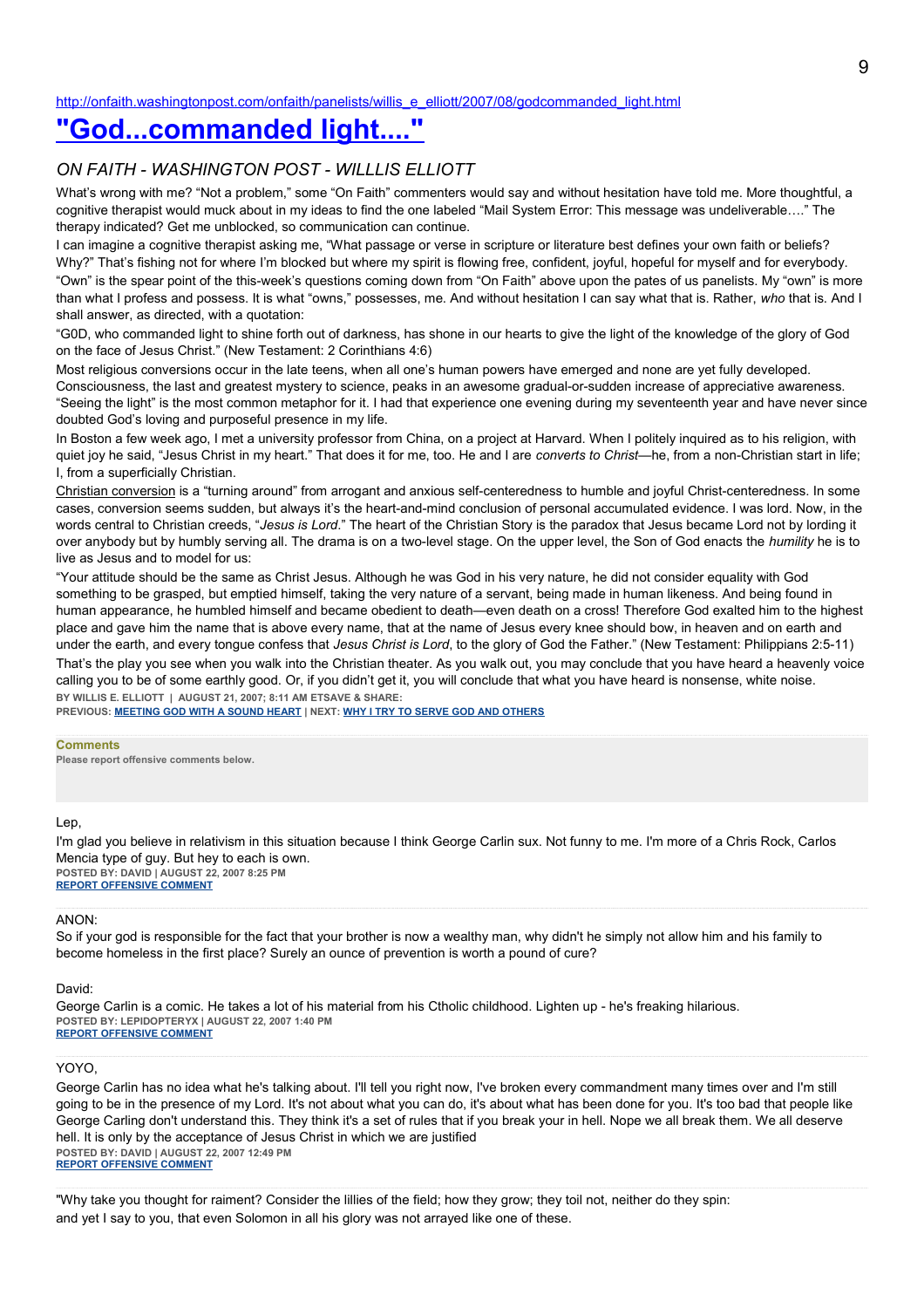Wherefore, if God so clothe the grass of the field, which today is, and tomorrow is cast into the oven, shall he not much more clothe you, O ye of little faith?

Therefore take no thought, saying, what shall we eat? or, what shall we drink? or, how shall we be clothed?

(For after all these things the gentiles (unbelievers), seek; for your heavenly father knoweth that you have need of these things. But SEEK FIRST THE KINGDOM OF GOD, AND THIS RIGHTEOUSNESS; AND ALL THESE THINGS SHALL BE ADDED UNTO YOU. TAKE THEREFORE NO THOUGHT FOR TOMORROW: FOR TOMORROW SHALL TAKE THOUGHT FOR THE THINGS OF ITSELF. SUFFICIENT UNTO THE DAY IS THE EVIL THEREOF."

Iesous the Christ. **POSTED BY: PEACETROLL | AUGUST 22, 2007 10:10 AM [REPORT OFFENSIVE COMMENT](mailto:blogs@washingtonpost.com?subject=On%20Faith%20Panelists%20Blog%20%20%7C%20%20Peacetroll%20%20%7C%20%20)**

One of my favorite passages from scripture is Psalm 13:5. Psalm 13:5 But I trust in your unfailing love; my heart rejoices in your salvation.

So many people miss the point of salvation!!! I thought that salvation was only speaking of liberation from damnation but it's much more. I was so lonely, depressed and broken until the one day I prayed to Jesus to easy my sufferings. I had no other place to turn too. I turned my faith towards the heavens and the Lord answered. One week later, I met my beautiful wife. Now I have two beautiful children with the third on the way. My family and I are so happy. I love my children and my wife with all of my heart. They bring so much love and purpose into my life. God is good because he cared for my little soul and created a paradise for me on Earth. I will never take love for granted as long as I live.

God saved my life and how can I ever repay such a blessing?

My brother James and his family were homeless a few years ago. None of us knew that his family was living on the street. My brother kept it secret because of his pride. He too had no place to turn too and offered his prayers to the heavens with full faith. There is nothing more frightening too a parent when they see there children living in those conditions. The good Lord answered and too this day my brother and his family are living in a beautiful home. James has successful career making money hand over fist. My brother to this day is appreciative, thankful and modest. His story is truly amazing. I'm so happy for him and his wonderful family…

I share the hope that is in me because I want to share the good news. I want others to be blessed like I was. It would be a shame to keep this secret and not tell others how rich God's love is. Thank you Lord Jesus. God is good.

Potens est autem Deus omnem gratiam abundare facere in vobis ut in omnibus semper omnem sufficientiam habentes abundetis in omne opus bonum

P.S. if you suffering in the world my friends, believe and be saved! **POSTED BY: ANONYMOUS | AUGUST 22, 2007 9:24 AM [REPORT OFFENSIVE COMMENT](mailto:blogs@washingtonpost.com?subject=On%20Faith%20Panelists%20Blog%20%20%7C%20%20Anonymous%20%20%7C%20%20)**

Hey All !!!

The information is particularly important to men, who torn third dozen, it's the age when most men are early signs of prostate and prostate adenoma. Disease prevention is better than cure later. Visit Prostatitis. And let's health will be many years with you! **POSTED BY: AIBOLIT | AUGUST 22, 2007 9:01 AM [REPORT OFFENSIVE COMMENT](mailto:blogs@washingtonpost.com?subject=On%20Faith%20Panelists%20Blog%20%20%7C%20%20Aibolit%20%20%7C%20%20)**

God is not love.God is ancient myth, invented by our ignorant and fearful ancestors to help them through the night. Then they realized what a powerful weapon of mind control religion could be.People WANT to believe in a God because it feels GOOD to believe. People believe all kinds of hocus pocus,always have. But that don't make it true.

Here's how George Carlin sees it...

Religion has actually convinced people that there's an invisible man -- living in the sky -- who watches everything you do, every minute of every day. And the invisible man has a special list of ten things he does not want you to do. And if you do any of these ten things, he has a special place, full of fire and smoke and burning and torture and anguish, where he will send you to live and suffer and burn and choke and scream and cry forever and ever 'til the end of time! But He loves you.

-- George Carlin Politically Incorrect, May 29, 1997 **POSTED BY: YOYO | AUGUST 22, 2007 12:27 AM [REPORT OFFENSIVE COMMENT](mailto:blogs@washingtonpost.com?subject=On%20Faith%20Panelists%20Blog%20%20%7C%20%20yoyo%20%20%7C%20%20)**

God does nothing; which is completely understandable as he exists only in the mind of the beholder.

If he ever did anything I'm sure we would have heard about it a million times over.But he doesn't,because

he has no more reality than Batman.

The myth is kept alive mainly through childhood indoctrination and the fear of the death and nothingness which awaits us all when our lives end.

God is a teddy bear for fearful grownups who refuse to face the reality of their own mortality.

I say get over it.Grow up.. **POSTED BY: YOYO | AUGUST 21, 2007 11:57 PM [REPORT OFFENSIVE COMMENT](mailto:blogs@washingtonpost.com?subject=On%20Faith%20Panelists%20Blog%20%20%7C%20%20yoyo%20%20%7C%20%20)**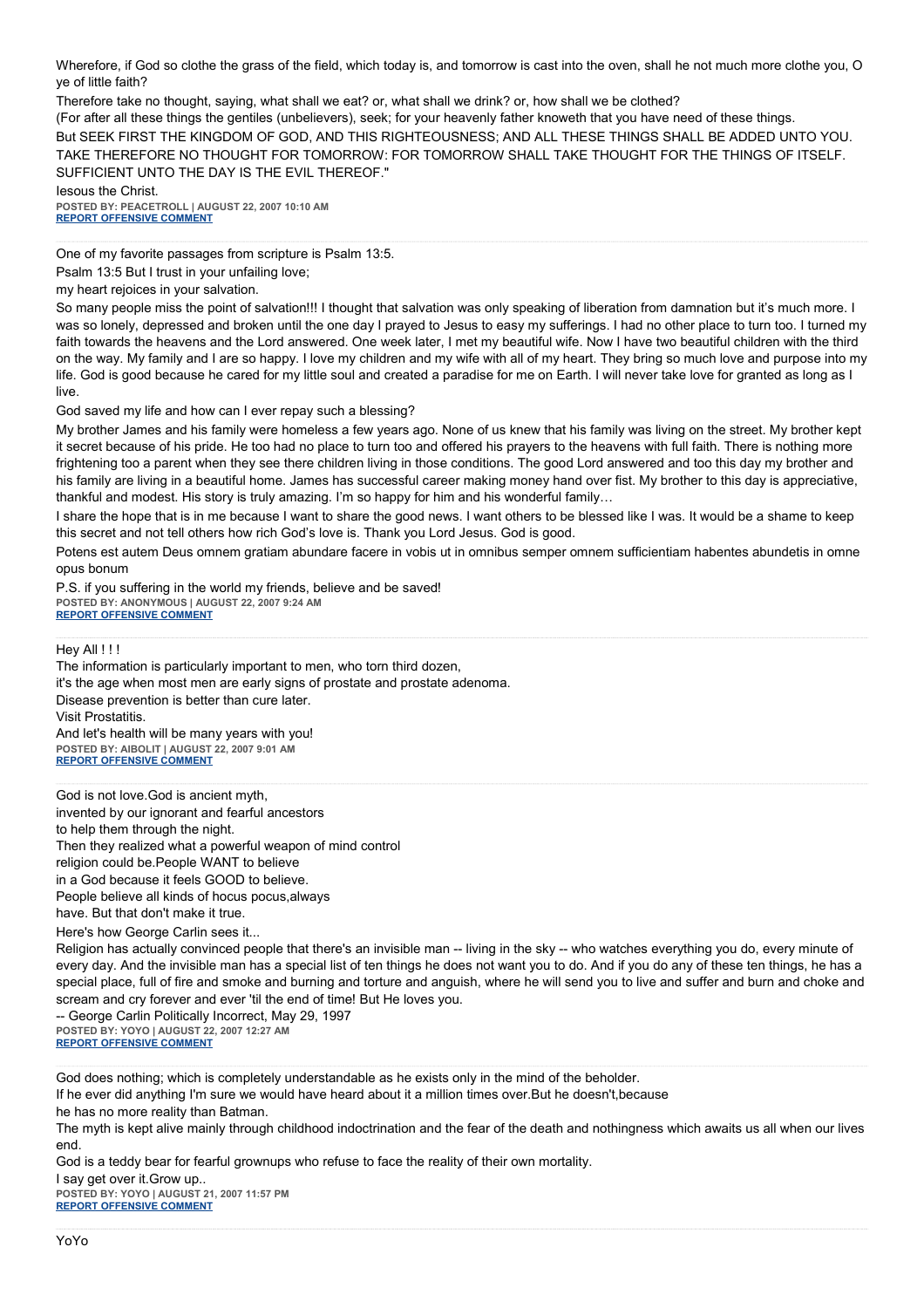You didn't mention Uganda . Do you know its history, what its people were put through, how their faith has enabled them to rebuild Uganda into the prospering land it now is? Its story is a vivid example of what God will do in a willing people.

**POSTED BY: ANONYMOUS | AUGUST 21, 2007 11:26 PM [REPORT OFFENSIVE COMMENT](mailto:blogs@washingtonpost.com?subject=On%20Faith%20Panelists%20Blog%20%20%7C%20%20Anonymous%20%20%7C%20%20)**

As for 'hating God cause there's trouble in the world, that's cause of false promises. People who say, "Do as we say, obey us, and the One True God will be nice to you, have the whole world in his hands, etc," ...then go blithely building cities in places where tsunamis happen, while damning and laughing at traditional peoples who know better.... claiming, "God will control everyone in the world for you if you obey, and there'll be peace if you suffer or stay in the flock..."

Then when wars or disasters happen, say, "Who knows why God did this, but it must have been cause somebody disobeyed masturbated or did some other wickedness involving not obeying \*us\*.."

Well, you bet that'll cheese people off on some level.

But the answer 'Why people 'hate God' when this stuff happens,' is easy.

False promises.

As a Pagan, people often ask me, accusingly, "How can you worship a nature-Goddess when nature is so cruel?" But the question doesn't even make sense. Earth is \*alive,\* not decreed to be under control...

So often I hear a sort of doublethink from so many Christians: "If everyone doesn't believe as we do, terrible things will happen," ...but when terrible things \*do\* happen to (or are done by) people who \*do\* believe as they do, their God (or belief about 'God') is not responsible.

Doesn't stop em from insisting they have the One Right Way and that people believing differently from them is to blame for everything that goes wrong, and therefore they should have exclusive worldly power, though.

Simple fact is, the rest of the world obviously doesn't see things that way. **POSTED BY: PAGANPLACE | AUGUST 21, 2007 10:14 PM [REPORT OFFENSIVE COMMENT](mailto:blogs@washingtonpost.com?subject=On%20Faith%20Panelists%20Blog%20%20%7C%20%20Paganplace%20%20%7C%20%20)**

Again, Anonymous, it's not a 'tough' or even a \*sincere\* question to 'ask,' "Why do you hate God?"

It's an \*accusation\* \*masked\* as a question.

It's saying, "My view of you as a God-hater because you disagree with me is true, cause I say it is: defend yourself accordingly, even if my assertion is a lie."

That's not a question or dialogue, it's defamation. Your \*religion\* may claim people who don't follow your religion 'hate God,' but that doesn't mean people are subject to your judgement of them. **POSTED BY: PAGANPLACE | AUGUST 21, 2007 9:43 PM**

**[REPORT OFFENSIVE COMMENT](mailto:blogs@washingtonpost.com?subject=On%20Faith%20Panelists%20Blog%20%20%7C%20%20Paganplace%20%20%7C%20%20)**

I hate LOVE for never doing anything.

YoYo,

Why don't YOU help the people in Darfur. Why don't YOU help those who are victimized by natural disasters. I personally believe God is love. Let's replace the word God in your phrase.

Never does IT help in tsunamis,earthquakes,floods or hurricanes. IT just lets it all happen. Wars too.Just fight it out among you,LOVE don't care. LOVE'S no help in Darfur, like IT was no help in Rwanda, or Ethiopia or in the Holocaust. It's like someone once said,If LOVE does exist, its exactly like IT doesn't. As I am unable to believe in a lazy,good for nothing LOVE then it comes to me in a blinding flash of truth: There is no LOVE. We just pretend there is,because it feels better than facing the ice-cold reality of our impending deaths. Amen. Why don't YOU have the love to help them yourself? Why doesn't humanity. Is it because humanity has removed God? If humanity removes God, then love goes with it. **POSTED BY: DAVID | AUGUST 21, 2007 9:34 PM [REPORT OFFENSIVE COMMENT](mailto:blogs@washingtonpost.com?subject=On%20Faith%20Panelists%20Blog%20%20%7C%20%20David%20%20%7C%20%20)** I hate God for never doing anything. Never does he help in tsunamis,earthquakes,floods or hurricanes. He just lets it all happen. Wars too.Just fight it out among you,God don't care. God's no help in Darfur,like he was no help in Rwanda, or Ethiopia or in the Holocaust. It's like someone once said,If God does exist, its exactly like he doesn't. As I am unable to believe in a lazy,good for nothing God, then it comes to me in a blinding flash of truth: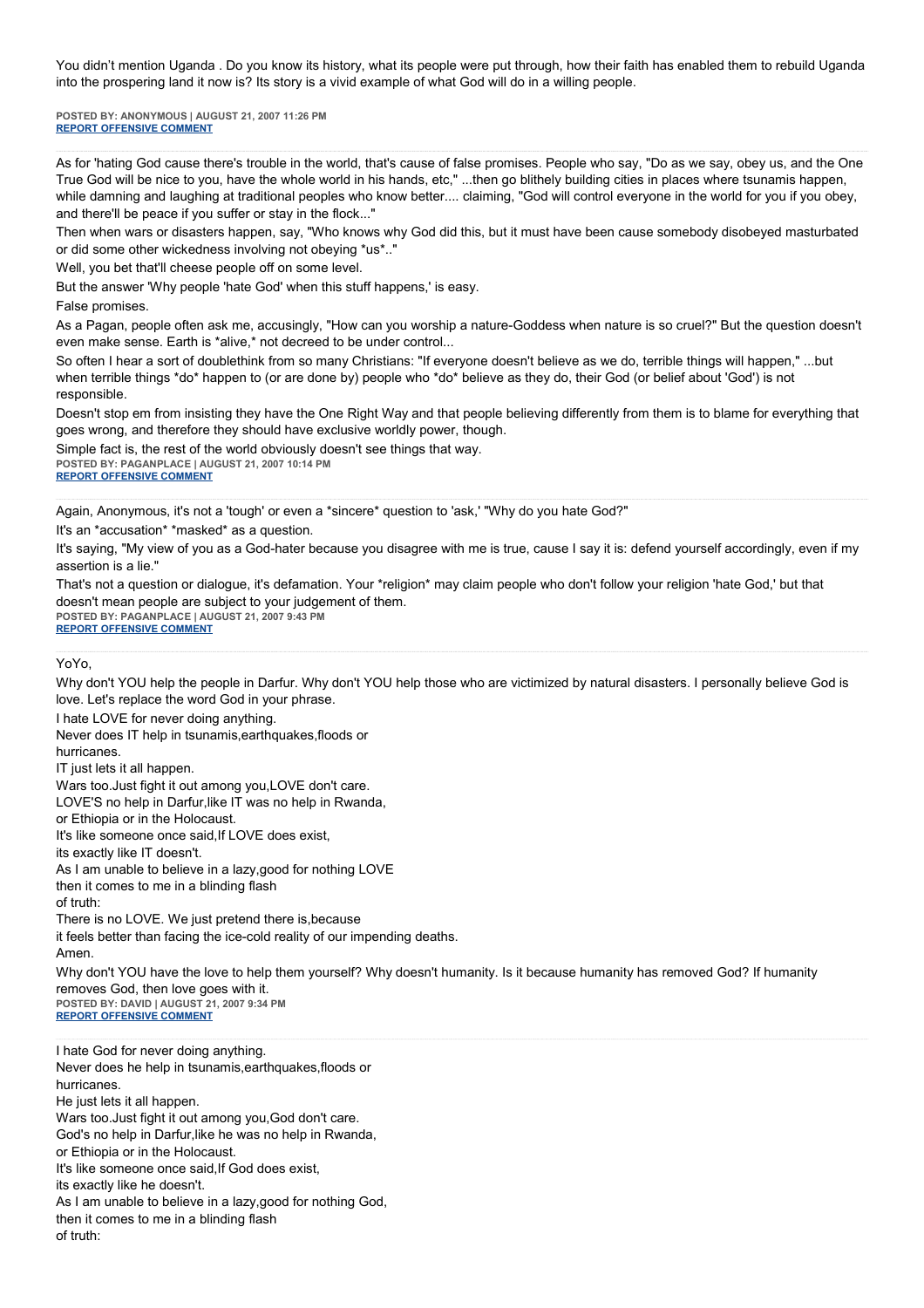There is no God. We just pretend there is,because it feels better than facing the ice-cold reality of our impending deaths. Amen. **POSTED BY: YOYO | AUGUST 21, 2007 8:22 PM [REPORT OFFENSIVE COMMENT](mailto:blogs@washingtonpost.com?subject=On%20Faith%20Panelists%20Blog%20%20%7C%20%20yoyo%20%20%7C%20%20)**

#### THE QUESTION

What passage or verse in scripture or literature best defines your own faith or beliefs?

My answer to this question can not help but change as the Holy Spirit reveals more of Gods truths to me.

I seem to possess an inherent bent against another's authority in my life but have come to understand, even welcome Jesus' absolute power in my life. His authority is not over me but for me,--always.

The seventh chapter of Luke speaks of a Roman centurions understanding and acceptance of Jesus' authority.

7:7 Therefore I did not even think myself worthy to come to You. But say the word, and my servant will be healed.

7:8 For I also am a man placed under authority, having soldiers under me. And I say to one, 'Go,' and he goes; and to another, 'Come,' and he comes; and to my servant, 'Do this,' and he does it.

7:9 When Jesus heard these things, He marveled at him, and turned around and said to the crowd that followed Him, "I say to you, I have not found such great faith, not even in Israel!"

As I strive to go, to come, and to do as Jesus directs me His love for all people manifested in a servants simple obedience never ceases to amaze me.

**POSTED BY: 4TH WATCH | AUGUST 21, 2007 8:17 PM [REPORT OFFENSIVE COMMENT](mailto:blogs@washingtonpost.com?subject=On%20Faith%20Panelists%20Blog%20%20%7C%20%204th%20watch%20%20%7C%20%20)**

PAGANPLACE: When people can't ask each other questions no matter how harsh they may presume to be there can't be open and honest discussion. You presume that the majority of Christians are bigots because of your bias conception of the christian faith and people.

I'm for tough questions and won't be offended if the person has a sincere objection!

Silence is not the solution! Or name calling...

It's to easy to label people but maybe that's your way of not addressing the question at hand. **POSTED BY: ANONYMOUS | AUGUST 21, 2007 7:28 PM**

**[REPORT OFFENSIVE COMMENT](mailto:blogs@washingtonpost.com?subject=On%20Faith%20Panelists%20Blog%20%20%7C%20%20Anonymous%20%20%7C%20%20)**

Anyway, time for promised hasty departure: but I'll note for you, Richmond, that I find it telling that when I asked you to predict \*my\* reaction to a 'moral' problem, what you came up with was how I would judge someone else's actions based on some 'absolute' you presumed I had.

It's kind of my point that life ...and goodness... just don't work that way.

Blessed be. :) **POSTED BY: PAGANPLACE | AUGUST 21, 2007 6:32 PM [REPORT OFFENSIVE COMMENT](mailto:blogs@washingtonpost.com?subject=On%20Faith%20Panelists%20Blog%20%20%7C%20%20Paganplace%20%20%7C%20%20)**

Anonymous / Jon,

Thanks for your post.

You wrote:

'You say, "I'm an agnostic because I've never seen the slightest bit of evidence that a god-being exists." May I ask you another question? Where have you searched and how did you come to such conclusions?'

My answer to your question: From a lifetime of observing, thinking, and wondering.

As I said, I'm agnostic. I've seen no evidence that a god-being exists. I also haven't seen any evidence that a god-being doesn't exist. Certainly it's possible that a being that could reasonably called "God" does exist. I'm not one who proclaims positively that "God does not exist!" I have no knowledge of the matter.

I'm glad you've had the positive experiences in your life that you describe. I've had positive experiences, too, but none that have led me to the conclusions you've reached.

I've even had one "mystical experience" in which everything I saw was as described by the poet William Blake (1757-1827):

"If the doors of perception were cleansed every thing would appear to man as it is, infinite. For man has closed himself up, till he sees all things thru' narrow chinks of his cavern."

The vision lasted an hour or two and then faded, as these visions always do. It seemed to me that I had seen into the heart of things, but the beauty seemed to be part of the natural universe, not something inspired by a diety.

I appreciate your interest in my welfare and I accept your words in the spirit you intended.

**POSTED BY: NORRIE HOYT | AUGUST 21, 2007 6:15 PM [REPORT OFFENSIVE COMMENT](mailto:blogs@washingtonpost.com?subject=On%20Faith%20Panelists%20Blog%20%20%7C%20%20Norrie%20Hoyt%20%20%7C%20%20)**

#### Offhand, ...Of Mice and Men? :)

In that case, no, it's not 'immoral,' it's \*not paying attention\* (in this case through cognitive impairment.)

Would it be immoral for \*me\* to squeeze a bird to death? Why would I 'want' to? Being hungry and faced with a particularly ornery chicken? No, that wouldn't be 'immoral.' For some reason doing it out of cruelty? I suppose it would be. If I were in any way motivated to. Besides, I didn't say, 'Ask what I think is immoral,' I said, 'Predict my reaction,' if you know what's so 'harmful' about not having your 'objective standard.'

As for your thesis, I think it's more like you say, 'Not believing in my version of the Divine is arrogance and selfishness.'

But, try again.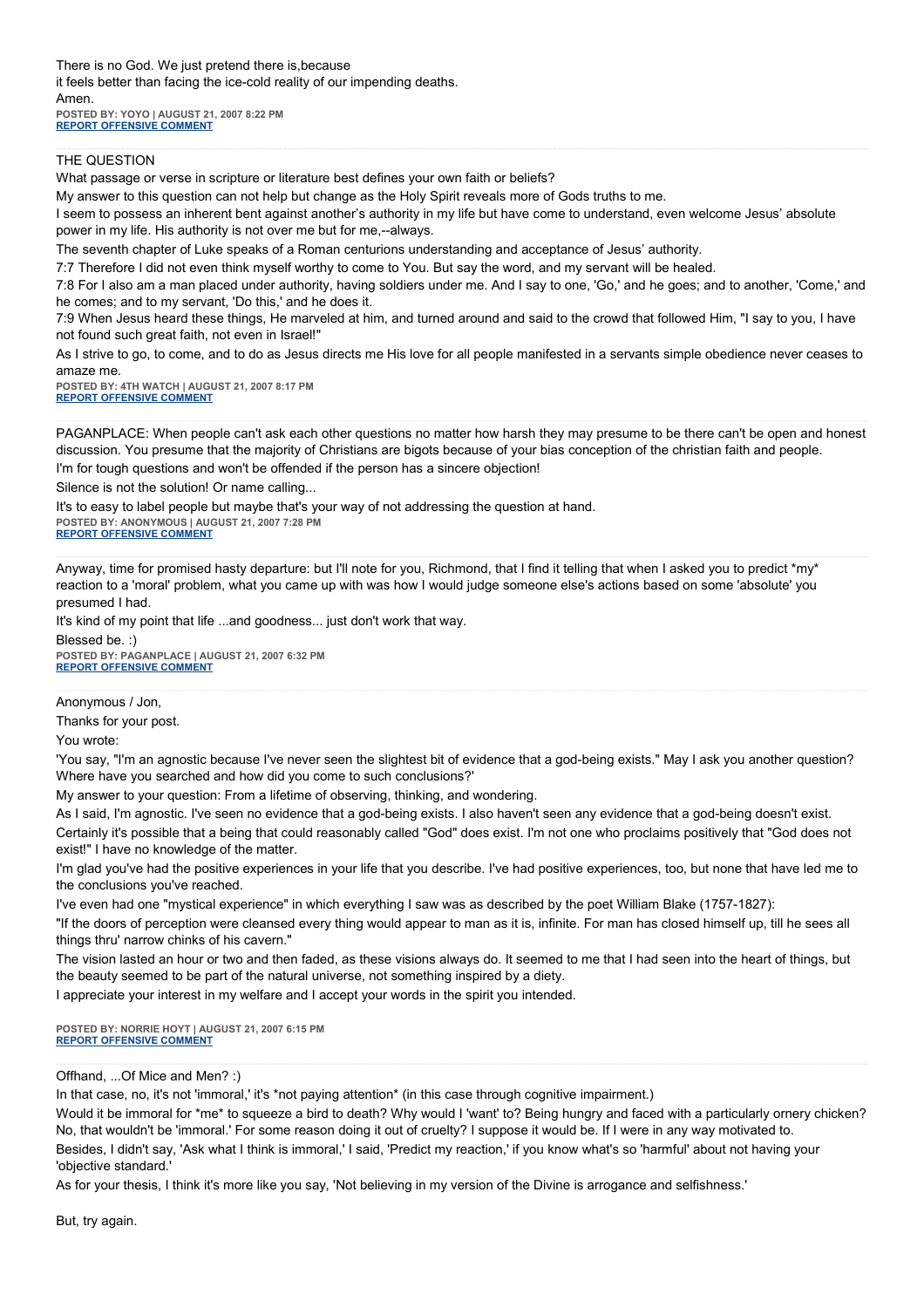\*thinking quickly\*... I want to ask if it's immoral to squeeze a bird to death. 2 bonus points if you get the reference. Peace,

RT

PS I happen to vehemently agree that "systemic arrogance that gets in the way of communication"... that's kind of the whole of the Christian message.... arrogance and selfishness gets in the way of communion with the Divine... thinking so much of 'self' that the 'other' gets lost in the noise.

**POSTED BY: RICHMOND T. STALLGISS | AUGUST 21, 2007 5:55 PM [REPORT OFFENSIVE COMMENT](mailto:blogs@washingtonpost.com?subject=On%20Faith%20Panelists%20Blog%20%20%7C%20%20Richmond%20T.%20Stallgiss%20%20%7C%20%20)**

\*looking at clock.\* Oh, and as for my little challenge, let's keep it to personal ethics for the sake of simplicity, and also, expect delays in response if you aren't quick: I have something to go and do shortly. :) **POSTED BY: PAGANPLACE | AUGUST 21, 2007 5:47 PM [REPORT OFFENSIVE COMMENT](mailto:blogs@washingtonpost.com?subject=On%20Faith%20Panelists%20Blog%20%20%7C%20%20Paganplace%20%20%7C%20%20)**

Anyway, keeping in mind that my original post was speaking to the common accusation that people who don't believe in certain religions in certain ways are therefore fair game to be called 'God-haters,' (however much a 'truth-proposition' you may believe that, by your own standards to be,)

...has nothing to do with truth or objectivity.

It has to do with you \*claiming\* your one belief among many \*is\* objective, which is a far cry from being 'truth.'

One may or may not believe that a philosophical objectivity exists. It's quite another to claim that you \*possess\* it just because your own belief claims that it does.

I, personally, accept that all our perceptions are subjective, and that there are no privileged claims to 'objectivity.' (Not even if a book or a religion circularly claims this status for itself.)

We can only try to account for our own biases and communicate.

No, I don't think Christians are monolithically-hateful, but there is a systemic arrogance that gets in the way of communication.

I was indoctrinated in it. And left it behind.

You 'ask' (accuse) the wrong 'simple questions.' (accusations.)

You decide, that within your own belief, 'All good among a fallen and corrupt humanity comes from this or that interpretation of this or that translation of this or that book'

I say your absolutes and claims to refer to a unique 'objectivity' as something upon which good conduct and morality... are illusory.

You believe that without these words, people are inherently awful.

Rather than finding out how I actually behave, you simply say that I live a detrimental life upon others because I don't accept your 'objective standards.'

That's 'bigotry.'

So pervasive and 'absolutely acceptable,' it goes unquestioned. But, bigotry. And illusion.

Predict my reaction to a 'moral problem' of your choosing.

Then we'll see who's listening.

**POSTED BY: PAGANPLACE | AUGUST 21, 2007 5:41 PM [REPORT OFFENSIVE COMMENT](mailto:blogs@washingtonpost.com?subject=On%20Faith%20Panelists%20Blog%20%20%7C%20%20Paganplace%20%20%7C%20%20)**

#### Jesus said this:

Mathew 18:4-5 And calling to him a child, he put him in the midst of them, and said, "Truly, I say to you, unless you turn and become like children, you will never enter the kingdom of heaven. Whoever humbles himself like this child, he is the greatest in the kingdom of heaven. Whoever receives one such child in my name receives me; but whoever causes one of these little ones who believe in me to sin, it would be better for him to have a great millstone fastened round his neck and to be drowned in the depth of the sea."

Paul speaks of the thing that a child does not have, knowledge; while Jesus speaks to the qualities that a child does have: trustfulness, humility, receptive mind, and teach-ability. Adults can be knowledgeable but hard headed and these will not accept the Lord for they have much pride and are all puffed up.

All in all, I would rather be like a child at the foot of my savior than to own all the knowledge of this world. Even more so to use my so called knowledge to cause a little one to sin. So I am like the child portrayed by Paul and also a child who belongs to Christ. **POSTED BY: TIM | AUGUST 21, 2007 5:25 PM [REPORT OFFENSIVE COMMENT](mailto:blogs@washingtonpost.com?subject=On%20Faith%20Panelists%20Blog%20%20%7C%20%20Tim%20%20%7C%20%20)**

Erk. Pardon the bad editing above, technical difficulties.

What I mean, Anonymous, is that saying 'Why do you hate God?' isn't a 'simple question,' it's an \*accusation.\* From your own preconceptions, you think people who live outside your standards must be consciously 'evil' (hating a God they don't believe in) \*within\* your standards.

You say your opinion of them as haters-of-your-God somehow has more weight than their own experiences of their own life. Like Richmond claims here:

"When you (PP) say, "deny people the human dignity of living by their own standards" you implicitly assert that there are \*no\* objective standards of comport besides those Willed by the individual."

Not quite. (unless maybe you're capitalizing Will in a Thelemite sense) Your binary good-evil context makes you think this in a bad way of me, as well as place weight on a theoretical idea of 'objective' that you implicitly claim is your God and your beliefs.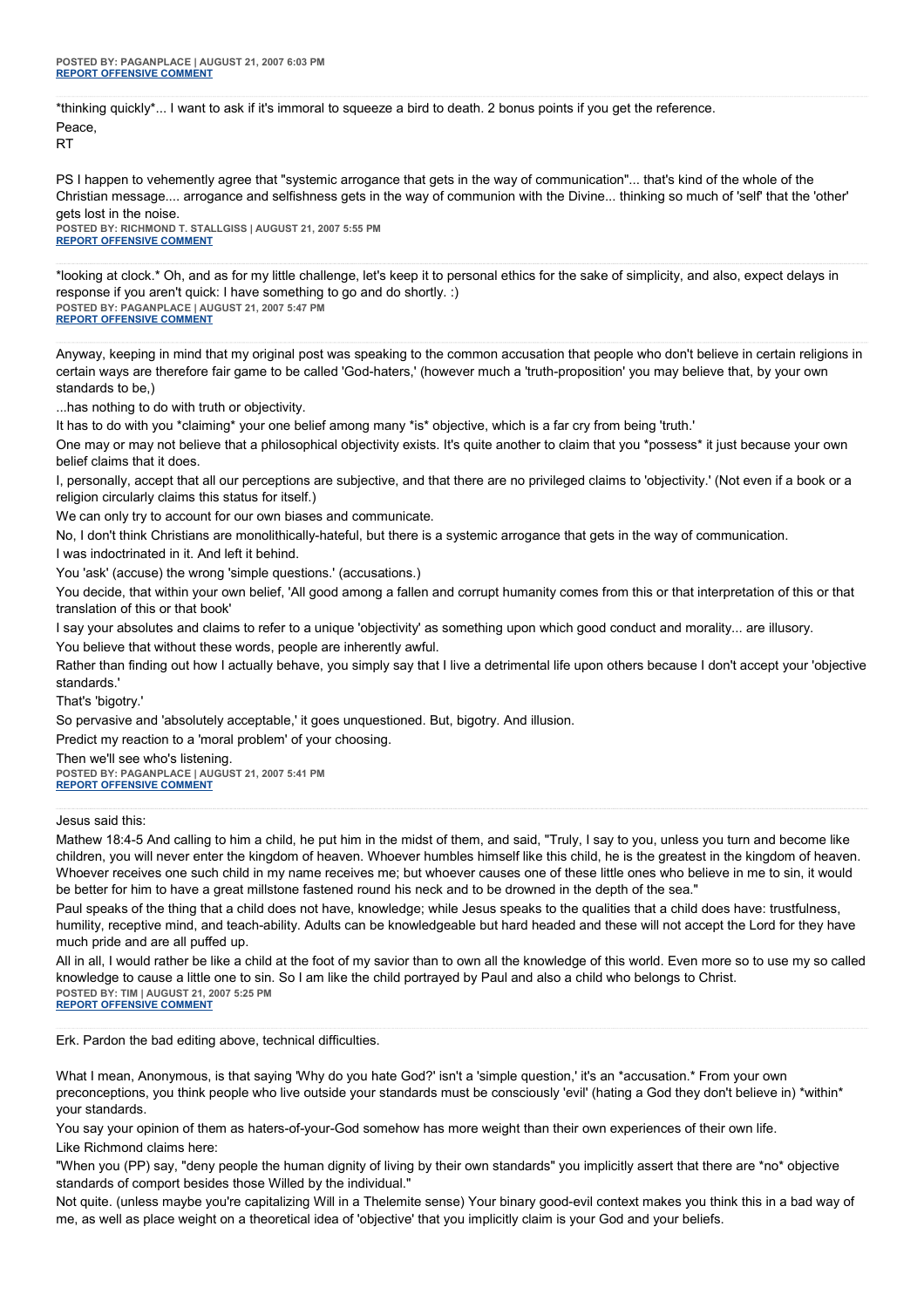To clarify, I believe there are 'standards' of a sort, (well, many, in fact.) but I don't believe they are 'objective.' Or 'Absolute,' unless it comes to oaths. Certainly not legalistic.

Not as the absolutes you claim ...claim to be.

You in fact, \*accuse\* me of having no morality because in \*your\* context morality \*must\* come from 'objective' and universal 'absolutes' ...by extension, you believe therefore that your Bible \*must be\* those absolutes in some way.

I say, \*nonsense.\*

You may claim that you're 'simply speaking the absolute truth' when you compare someone else's religion to 'having a booger hanging out' or 'standing in the street like an idiot.'

For all you know I'm directing traffic with nose filters in cause of the fumes.

You say:

"It's not hateful or inflammatory to point out that "it's all good -- do what you want" is an unhealthy life ethic. " It is, however, defamatory to say that's what someone else is saying because that's what \*you\* believe about them. On this, I think \*you're\* the one not listening.

"You claim that any attempt to point out external standards is not only an "assault on human dignity"... but also "\*intentionally\* inflammatory." A truth proposition (ex: "you have a booger coming out of your nose"... "your fly is undone"... "you are standing in the street, where cars might hit you") may offend your sensibilities or embarass you, but that is not the same as hate speech. **POSTED BY: PAGANPLACE | AUGUST 21, 2007 5:21 PM [REPORT OFFENSIVE COMMENT](mailto:blogs@washingtonpost.com?subject=On%20Faith%20Panelists%20Blog%20%20%7C%20%20Paganplace%20%20%7C%20%20)**

"PAGAN PLACE - YOU USE THE WORD BIGOT TO FREELY AND OUT OF COMPLETE CONTEXT! I ASKED A SIMPLE QUESTION THAT DESERVES AND HONEST ANSWER."

Actually, it speaks \*precisely\* to the original context of the word 'bigot,' ...it comes from people devaluing others and saying the justification was 'Bi Gott.' (By God.)

This is very much about context.

You may ask a 'simple question' in your own terms, terms which may just happen to mean to you that people who don't \*live\* in your context are 'damned chaff and goats,' ...this doesn't mean that your context is any more valid than yours, just because \*you\* believe that your beliefs are the 'godly' context by which to judge others.

If you start saying, 'People who don't believe as I do because this is what my belief says about them must be answerable to my context,' then \*you're\* the one who must meet a burden of proof when making derogatory claims about them, not they. **POSTED BY: PAGANPLACE | AUGUST 21, 2007 5:00 PM [REPORT OFFENSIVE COMMENT](mailto:blogs@washingtonpost.com?subject=On%20Faith%20Panelists%20Blog%20%20%7C%20%20Paganplace%20%20%7C%20%20)**

Paganplace thinks Christians would say things like: "my words say humans are bad unless they believe in my words and rituals and authorities"

RT says: What an uncharitable misinterpretation of Christianity!!!!!

It's not that "Christian words" say humans are bad, it's that Christians have come to understand that there is such a thing as error.... we believe that "harm" is not just subjectively felt but objectively impactful, like the notion of bad karma, as it is thought to extend throughout the universe. Human authorities and books don't, in themselves, damn people, but it \*is\* possible to screw up your relationship to the Divine via your actions... and to say as much is not hateful.

When you (PP) say, "deny people the human dignity of living by their own standards" you implicitly assert that there are \*no\* objective standards of comport besides those Willed by the individual. You claim that any attempt to point out external standards is not only an "assault on human dignity"... but also "\*intentionally\* inflammatory." A truth proposition (ex: "you have a booger coming out of your nose"... "your fly is undone"... "you are standing in the street, where cars might hit you") may offend your sensibilities or embarass you, but that is not the same as hate speech.

It's not hateful or inflammatory to point out that "it's all good -- do what you want" is an unhealthy life ethic. That mentality is in contrast to the way the \*really\* world works, and to live by it will get you into personal trouble whether people tell you that to your face or whether they shut up and let you suffer the consequences of your attitudes. God Loves You just the way you are, but he doesn't want you to stay that way. If you don't want people's advice that's one thing, but to reject advice-giving always and forever seems somewhat hard-headed. I think it is unfortunate for you that you continue to look on Christians as monolithically bigoted and hateful. Sometimes I feel that you are not even listening.

Peace,

RT

**POSTED BY: RICHMOND T. STALLGISS | AUGUST 21, 2007 4:54 PM [REPORT OFFENSIVE COMMENT](mailto:blogs@washingtonpost.com?subject=On%20Faith%20Panelists%20Blog%20%20%7C%20%20Richmond%20T.%20Stallgiss%20%20%7C%20%20)**

PAGAN PLACE - YOU USE THE WORD BIGOT TO FREELY AND OUT OF COMPLETE CONTEXT! I ASKED A SIMPLE QUESTION THAT DESERVES AND HONEST ANSWER. THANK YOU NORRIE FOR YOUR TIME. **POSTED BY: ANONYMOUS | AUGUST 21, 2007 4:28 PM [REPORT OFFENSIVE COMMENT](mailto:blogs@washingtonpost.com?subject=On%20Faith%20Panelists%20Blog%20%20%7C%20%20Anonymous%20%20%7C%20%20)**

Hi Norrie, thanks for the post and your honesty. You say, "I'm an agnostic because I've never seen the slightest bit of evidence that a godbeing exists." May I ask you another question? Where have you searched and how did you come too such conclusions? Deuteronomy 4:29-30 29 seek the LORD your God, you will find him if you look for him with all your heart and with all your soul. Romans 1: 20For since the creation of the world God's invisible qualities—his eternal power and divine nature—have been clearly seen, being understood from what has been made, so that men are without excuse.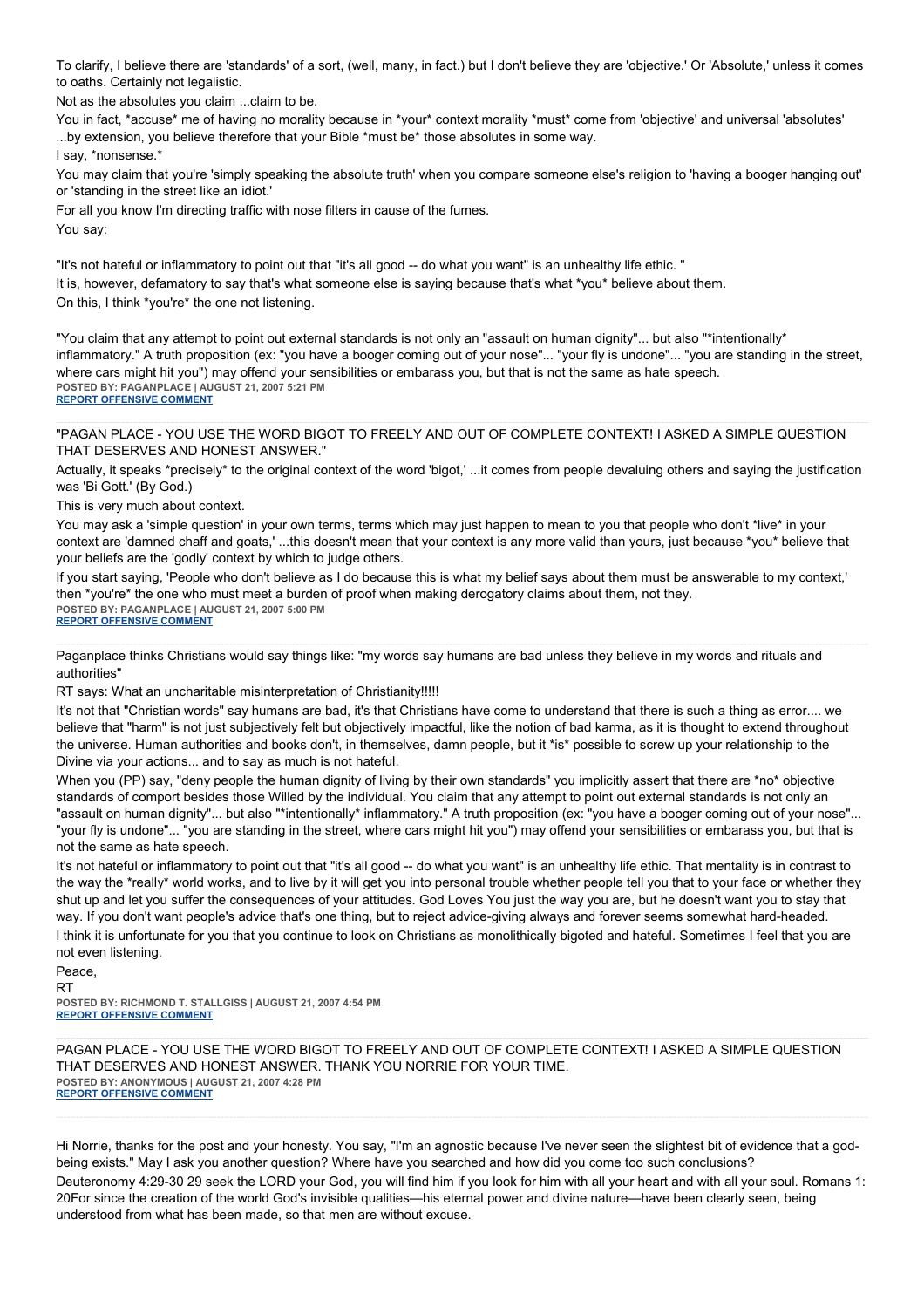If you're searching in the wrong places you might not find God and I can see your dilemma. If you do find the Lord and I believe someday you will that moment will change your life forever! Some people are afraid to find God because they are fearful of the change!

I admit it's an overwhelming experience and amazing but I assure you that you will never lose your personality as a person! How have I been changed? I'm no longer materialistic, greedy and selfish. I have become more charitable, loving, merciful, caring, forgiving and honest! I have given up the life of dishonesty, boastfulness, disingenuous and self seeking! And I would give you the shirt off my back. That is what God has revealed to me through prayers, nature, mass and reading of the scriptures!

Have a great day. And thank you for your time in responding to my questions…

- Jon **POSTED BY: ANONYMOUS | AUGUST 21, 2007 4:24 PM [REPORT OFFENSIVE COMMENT](mailto:blogs@washingtonpost.com?subject=On%20Faith%20Panelists%20Blog%20%20%7C%20%20Anonymous%20%20%7C%20%20)**

Well, I think calling people 'God-haters' (along with the constant, chirping, 'Ha, ha, you'll go to Hell cause you're not 'loving' like me,' ... because they don't believe in your demonstrably-flawed religious authority is another 'childish thing.'

It's inflammatory speech meant to deny people the human dignity of living by their own standards. "If you don't believe my words, you must hate God and all we call good, because my words say humans are bad unless they believe in my words and rituals and authorities. You don't count as a person. My 'Godly' opinion of you as a 'God-hater' counts for more than your actual life.

Bi Gott.

It's a bigotry so pervasive that many who perpetrate it just don't see it. They think it's perfectly 'logical.' **POSTED BY: PAGANPLACE | AUGUST 21, 2007 2:57 PM [REPORT OFFENSIVE COMMENT](mailto:blogs@washingtonpost.com?subject=On%20Faith%20Panelists%20Blog%20%20%7C%20%20Paganplace%20%20%7C%20%20)**

Ashley,

Thanks for your post. You've got it right about where I stand, and I agree with what you wrote.

Best wishes to you. **POSTED BY: NORRIE HOYT | AUGUST 21, 2007 2:43 PM [REPORT OFFENSIVE COMMENT](mailto:blogs@washingtonpost.com?subject=On%20Faith%20Panelists%20Blog%20%20%7C%20%20Norrie%20Hoyt%20%20%7C%20%20)**

Richmond:

:) is \*punctuation.\* :)

It indicates a smile, a much-needed addition to the language as text, via the Internet, becomes more conversational. Interpreted by context, of course.

And, Tim. That's a pretty passage, even if it is often used in one translation or another in condescending ways... and, as so many Pauline writings, seems to directly contradict the Jesus that Paul claimed to represent, in that he said, not to 'put aside childish things,' but to embrace the mindset of children.

My observation is that sometimes, people believe it's \*vital\* to have (or just worship at the altar of) "The" perfect understanding, ...because they believe that being 'wrong' is the worst, most frightening, and irrevocable thing that could possibly happen to one. It causes them to defend wrong action because the possibility being 'wrong' is psychologically-unacceptable... too frightening to face.

The more strident and outwardly bombastic and hateful a Christian or other preacher may be, I see... Not the wonder and brilliance of a child, but... Fear. Fear that clouds the judgment and externalizes the \*terror\* that someone turned \*doubt\* into by promising salvation from the internal horrors of a promise that \*belief\* is an end of itself.

The promises of 'salvation' by belief and profession of something written have a dark side.

That's the idea that 'if you're wrong in your belief, you're screwed.'

Makes it kind of hard to admit error, don't it?

It also can make people turn what's supposed to be a grand faith into a \*talisman.\* "I call, If we pray this way, what we say is the good, and people who don't are wrong, regardless of the effects."

Maybe that's the childish thing to put aside.

**POSTED BY: PAGANPLACE | AUGUST 21, 2007 2:41 PM [REPORT OFFENSIVE COMMENT](mailto:blogs@washingtonpost.com?subject=On%20Faith%20Panelists%20Blog%20%20%7C%20%20Paganplace%20%20%7C%20%20)**

Anonymous,

"Norrie Hoyt: why do you hate God? Or hate the very thought that God might exist?"

I guess you haven't read very many of my posts over the past year.

As I've written numerous times here, I'm an agnostic, not an atheist. I'm an agnostic because I've never seen the slightest bit of evidence that a god-being exists.

I don't hate "God" or anything else that I've never had a reason to believe exists.

I've also written many times that I'm a "Buddhist sympathiser." Buddhists don't believe in a god.

So why did I write, "God [sorry, I don't usually refer to nonexistent things]..."? To have some fun and twit those who are always proclaiming that their "God" does exist and that I must pay attention to It.

Regards.

**POSTED BY: NORRIE HOYT | AUGUST 21, 2007 2:30 PM [REPORT OFFENSIVE COMMENT](mailto:blogs@washingtonpost.com?subject=On%20Faith%20Panelists%20Blog%20%20%7C%20%20Norrie%20Hoyt%20%20%7C%20%20)**

I don't think it's that Norrie or anyone else here hates God or the idea that God might exist; we just aren't buying what you're selling. I can't connect a supposedly loving God to anything tangible here on earth. I'm tired of being told that "faith" is what will give me all the answers to why God's children kill, hate and maim each other in his name. Forgive me my cynicism if you must, but I'm not going to blindly put my faith into a cycle of intolerance and illiberalism.

I'm not the one wrapped up in hate. Some of the verses in the Bible, Qu'ran and Torah are very beautiful indeed, and convey messages of peace and love and joy. But I can, and do, enjoy those works as those of people with brilliant ideas and no idea where to credit them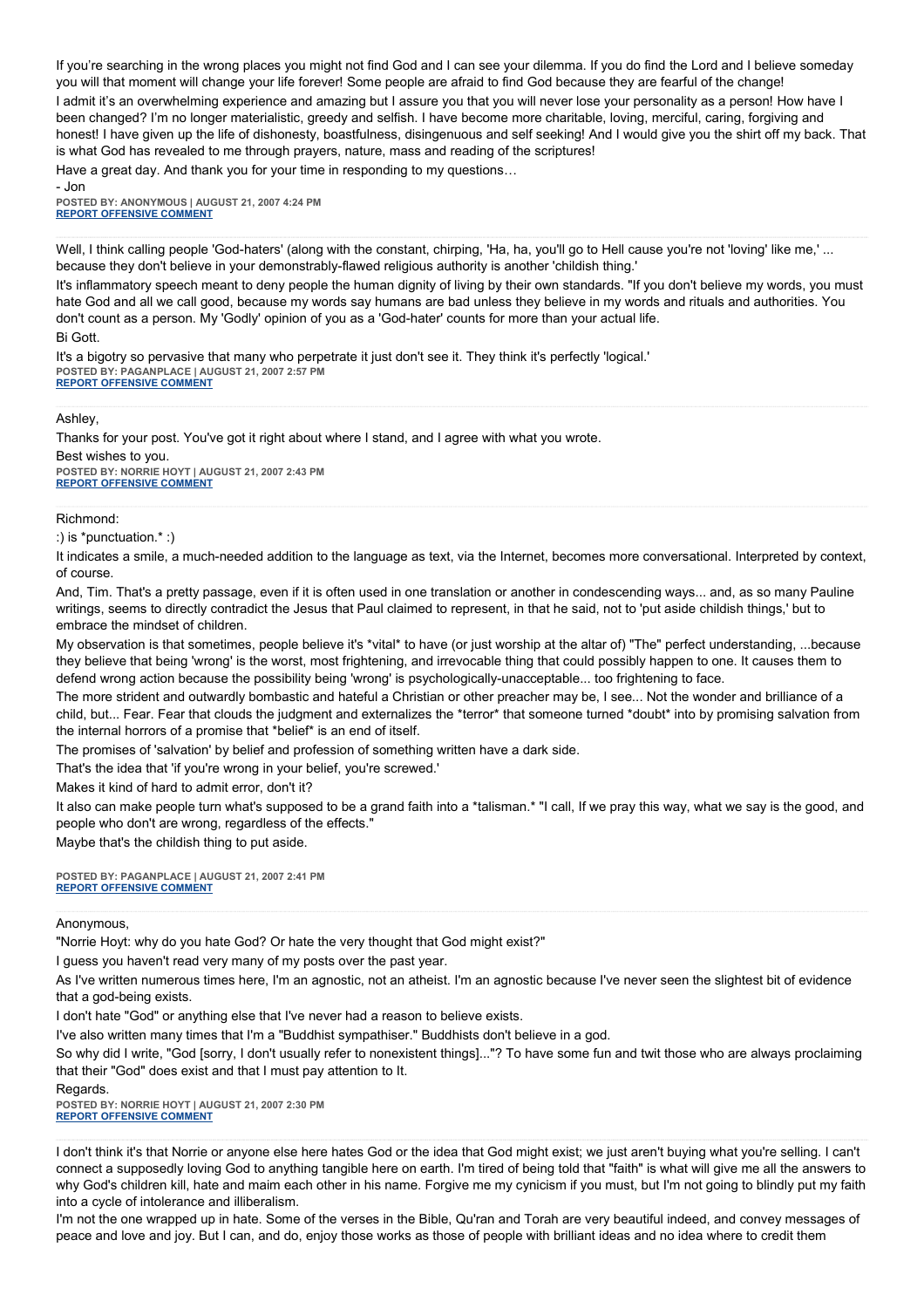#### RICHMOND T. STALLGISS:

You say, "What I am saying is that WE are the ones speaking the language of violence and retribution, and GOD is the one who adopted our preferred language to convince us that there is a better way to live besides enmity and murder."

Richmond, I'm in perfect aggreement with you. God perfects his power through love. 1 Corinthians 4:20-21 20 For the kingdom of God is not a matter of talk but of power. 21What do you prefer? Shall I come to you with a whip, or in love and with a gentle spirit? When I think of the Passion and suffering of our Lord I'm constantly reminded of the violent nature of man! Our violent and barbaric nature is on display for all to see when they look up the cross. This is a lesson for all mankind to seek the alternative way to life which is love. You live by the sword and you shall die by the sword! Jesus Christ came to save us from ourselves! Are we listening? You be the judge of that… **POSTED BY: ANONYMOUS | AUGUST 21, 2007 2:12 PM [REPORT OFFENSIVE COMMENT](mailto:blogs@washingtonpost.com?subject=On%20Faith%20Panelists%20Blog%20%20%7C%20%20Anonymous%20%20%7C%20%20)**

Paganplace said: "Well, great. If the Christians are all saying the sacred can't really be communicated in human words, why all the insistence on your words and yours alone? :) "

RT says: Is ":)" a word? Don't you have to know what ":)" means before you understand what it means when written down? ;)

RT **POSTED BY: RICHMOND T. STALLGISS | AUGUST 21, 2007 1:24 PM [REPORT OFFENSIVE COMMENT](mailto:blogs@washingtonpost.com?subject=On%20Faith%20Panelists%20Blog%20%20%7C%20%20Richmond%20T.%20Stallgiss%20%20%7C%20%20)**

Willis E. Elliott, The Lord Jesus made your life beautiful! How beautiful the Holy Spirit of Christ! How beautiful He will be in person! Can't wait to see you there with Him and all the other Saints.

Thank you for the university professor from China, story: "...with quiet joy he said, "Jesus Christ in my heart."

That does it for me, too. **POSTED BY: HEYYOU | AUGUST 21, 2007 1:02 PM [REPORT OFFENSIVE COMMENT](mailto:blogs@washingtonpost.com?subject=On%20Faith%20Panelists%20Blog%20%20%7C%20%20HeyYOU%20%20%7C%20%20)**

Please feel free to use any words you wish to communicate what you believe is sacred. This is not Iran or some other Muslim nation, thank God! Peace to all you Pagans out there.

A partial picture of the face of God can be communicated in human words. Our knowledge is imperfect and increased when confronted with the Truth in human flesh. All glory to God for revealing more of Himself even to the extent of his death on a cross for our sins. With this he left us a picture of the language of love that could not be communicated through words alone.

1 Corinthians 13:8

"Love never ends; as for prophecies, they will pass away; as for tongues, they will cease; as for knowledge, it will pass away. For our knowledge is imperfect and our prophecy is imperfect; but when the perfect comes, the imperfect will pass away. When I was a child, I spoke like a child, I thought like a child, I reasoned like a child; when I became a man, I gave up childish ways. For now we see in a mirror dimly, but then face to face. Now I know in part; then I shall understand fully, even as I have been fully understood. So faith, hope, love abide, these three; but the greatest of these is love." **POSTED BY: TIM | AUGUST 21, 2007 1:01 PM**

**[REPORT OFFENSIVE COMMENT](mailto:blogs@washingtonpost.com?subject=On%20Faith%20Panelists%20Blog%20%20%7C%20%20Tim%20%20%7C%20%20)**

Well, great. If the Christians are all saying the sacred can't really be communicated in human words, why all the insistence on your words and yours alone? :)

**POSTED BY: PAGANPLACE | AUGUST 21, 2007 12:14 PM [REPORT OFFENSIVE COMMENT](mailto:blogs@washingtonpost.com?subject=On%20Faith%20Panelists%20Blog%20%20%7C%20%20Paganplace%20%20%7C%20%20)**

RTS, language is limited as you have stated. We search for the vision of God for the "face of God" but words can not describe Him. We can not even effectively describe an animal with words much less the infinite.

God knew this "and the word became flesh and dwelt among us, and we have seen his glory, glory as only the Son from the Father, full of grace and truth" (John 1:14.)

Also,... He who has seen me has seen the Father.. (John 14:9)

Words were a barrier until the word became flesh and lived among us. Now we not only have the words we have the history, his deeds, his life, his actions, his example, his sacrifice, and his holy spirit. This is enough for now as the glories to come can not be commuincated in the flesh.

**POSTED BY: TIM | AUGUST 21, 2007 11:54 AM [REPORT OFFENSIVE COMMENT](mailto:blogs@washingtonpost.com?subject=On%20Faith%20Panelists%20Blog%20%20%7C%20%20Tim%20%20%7C%20%20)**

Norrie Hoyt: why do you hate God? Or hate the very thought that God might exist? **POSTED BY: ANONYMOUS | AUGUST 21, 2007 11:36 AM [REPORT OFFENSIVE COMMENT](mailto:blogs@washingtonpost.com?subject=On%20Faith%20Panelists%20Blog%20%20%7C%20%20Anonymous%20%20%7C%20%20)**

God [sorry, I don't usually refer to nonexistent things], Anonymous, I guess I've attained that state without realizing it! Thanks for awakening me to the fact.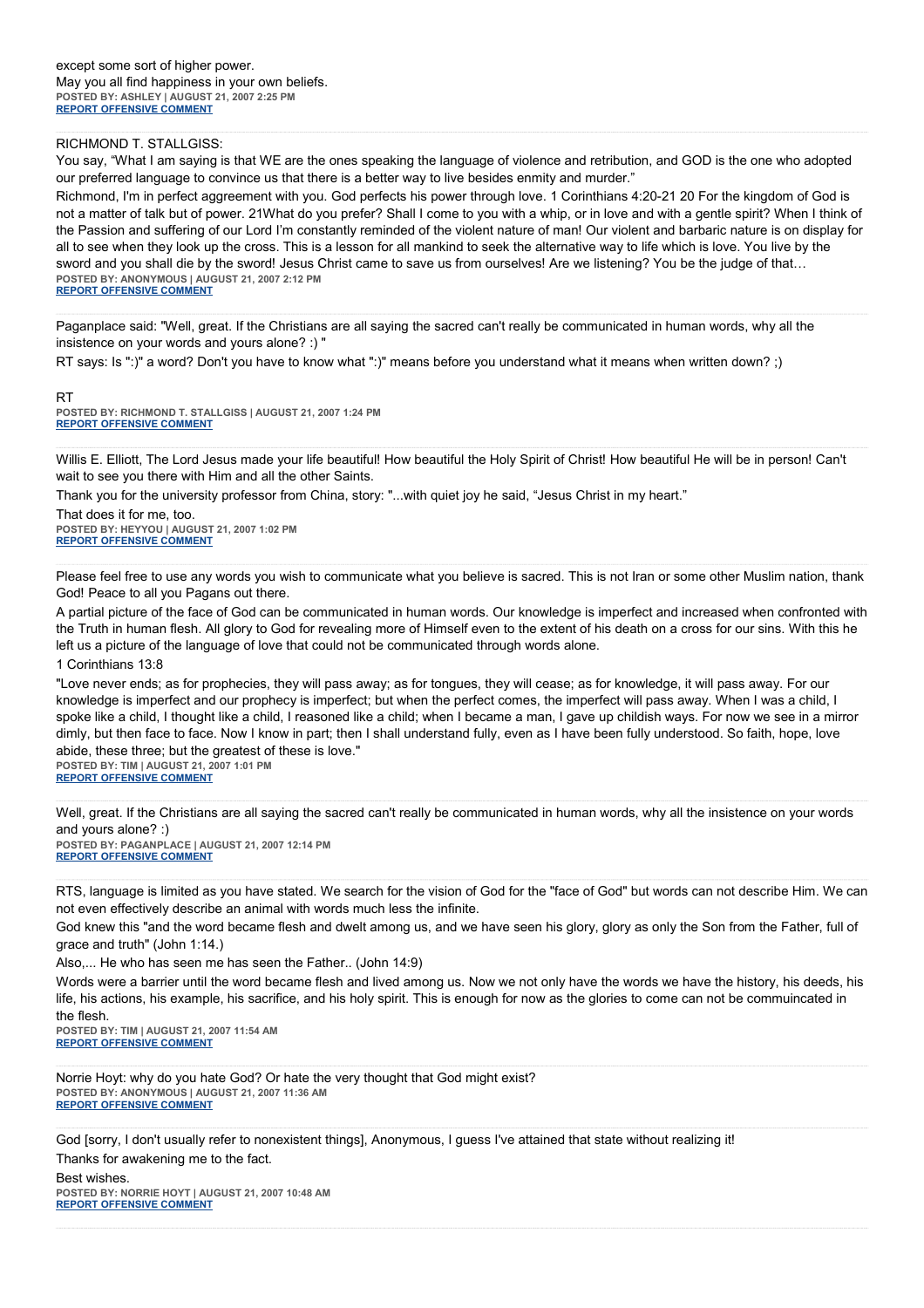### What happens when a Buddhist forsakes the 6 precepts and becomes totally absorbed in himself and the computer he is working with? He enters NERDVANA.

**POSTED BY: ANONYMOUS | AUGUST 20, 2007 11:30 PM [REPORT OFFENSIVE COMMENT](mailto:blogs@washingtonpost.com?subject=On%20Faith%20Panelists%20Blog%20%20%7C%20%20Anonymous%20%20%7C%20%20)**

The passage in scripture that is referred to as The Lord's Prayer and also the Our Father: Our Father, Who art in Heaven, hallowed be Thy Name, Thy Kingdom come, thy Will be done, on earth as it is in Heaven, give us this day our daily Bread, forgive us our trespasses as we forgive those who trespass against us and lead us not into temptation but deliver us from the evil one. OUR FATHER, as in the Father of the entire human race considering that not only did He create everyone but also everything. WHO ART IN HEAVEN, not only is He in Heaven but He is also putting the finishing touches on the Heavenly Jerusalem not to be confused with the New Jerusalem which is going to go down the tubes just like the Old Jerusalem only more so. HALLOWED BE THY NAME, actually God is Pure Love but from so many of the posts that call themselves christians, you would never know. THY KINGDOM COME, God's Kingdom which will be a Kingdom of Pure Love and it is for all of His children which is ALL OF HUMANITY. THY WILL BE DONE, Like it says in many places in the bible, it is God's Will that ALL BE SAVED, also if all that someone calling themself a christian, cares about is going to the "good place", how christian is that, considering that on the cross Jesus said, "Father forgive them", there is not an asterick after them, them means ALL OF HUMANITY, we have all done wrong at least I have. ON EARTH AS IT IS IN HEAVEN, as it says even the forces of evil, satan and his cohorts, are working toward the Will of God even if inadvertantly, besides being a liar and a thief, the deceiver is also a loser. GIVE US THIS DAY OUR DAILY BREAD, this refers not only to that which sustains us physically but also the Eucharist which is the BREAD OF LIFE. FORGIVE US OUR TRESPASSES AS WE FORGIVE THOSE WHO TRESPASS AGAINST US, this is a divine equation, pure and simple, Jesus told us as much. AND LEAD US NOT INTO TEMPTATION, satan is the tempter and like it says when we fall which we all seem to do at times at least I have we can ask for forgiveness, we can go directly to God for forgiveness, the curtain in front of the Holy of Holies has been torn in two, yes the one that so many people are trying to sew back together. BUT DELIVER US FROM THE EVIL ONE, yes satan and his cohorts are real and in God's Plan, All of Humanity will be delivered from all evil that is why we are to be willing and active participants in God's Plan whatever we may have been called or chosen to do. Sincerely, Thomas Paul Moses Baum. **POSTED BY: THOMAS BAUM | AUGUST 20, 2007 6:23 PM [REPORT OFFENSIVE COMMENT](mailto:blogs@washingtonpost.com?subject=On%20Faith%20Panelists%20Blog%20%20%7C%20%20Thomas%20Baum%20%20%7C%20%20)**

What I am saying is that WE are the ones speaking the language of violence and retribution, and GOD is the one who adopted our preferred language to convince us that there is a better way to live besides enmity and murder. **POSTED BY: RICHMOND T. STALLGISS | AUGUST 20, 2007 1:58 PM [REPORT OFFENSIVE COMMENT](mailto:blogs@washingtonpost.com?subject=On%20Faith%20Panelists%20Blog%20%20%7C%20%20Richmond%20T.%20Stallgiss%20%20%7C%20%20)**

You have to ask yourself... what language was God speaking... and where did this or any other language come from....

And the answer is that language ... "the ability to speak to somone else about the way life is" ... has to come from shared common experience. I simply cannot talk to someone who does not understand where I am coming from.

How is it that I can communicate intelligibly with Norrie Hoyt on the internet without ever having met Norrie Hoyt? How is it that I can respond to "comments" by Willis Eliot if I have never met this man and if we did not have the opportunity to share any common experiences in the same room together. The answer is that we share a common language.

And this is the answer to the puzzle that Hoyt offers to the essay writer. Hoyt asks, "what is the purpose of God's plan unfolding as it did" .. and the answer is that God intruded into the selfish human world of ambition and sibling rivalry and warlike jockeying for position, and taught us of his alternative vision for humanity as being conflict resolvers, justicee doers, friend-makers, and reconciliation agents. He came to us in our linguistic incompetence... and showed (and lived) a narrative of death-to-self and life-in-God.

In short, he: "commanded light to shine forth out of darkness, has shone in our hearts to give the light of the knowledge of the glory of God on the face of Jesus Christ"

You can't have logic if you don't first have syntax and vocabulary... i.e. language itself. The events that Hoyt describes offer the vocabulary and context for who Christ was supposed to be and by extension who God is.

Peace,

RT **POSTED BY: RICHMOND T. STALLGISS | AUGUST 20, 2007 1:50 PM [REPORT OFFENSIVE COMMENT](mailto:blogs@washingtonpost.com?subject=On%20Faith%20Panelists%20Blog%20%20%7C%20%20Richmond%20T.%20Stallgiss%20%20%7C%20%20)**

God so loved the world that He gave His only begotten Son that whosoever believeth on Him should have everlasting life. \*\*\*\*\*\*\*\*\*\*\*\*\*\*\*\*\*\*\*\*\*\*\*\*\*\*\*\*\*\*\*\*\*\*\*\*\*\*\*\*\*\*\*\*\*\*\*\*\*\*

God was at the University of Atlantis in 18,000 B.C., taking a course in logic and reasoning.

He said: "Professor, I know that I acted cruelly when I created this world where every being suffers. Suffering is indeed the central, inescapable motif of this world-realm I made."

However, I have thought carefully, deeply, and rationally and logically, and I have come up with a plan to set things to right.

I will create a people called the Jews. I will conceive a Son of Mine, who will be brought to birth among this people.

When he reaches maturity, I will arrange that he shall be horribly tortured and cruelly done to death by a cruel people I shall also create, called Romans.

After His death, I shall have it put about that his excruciating suffering means that humans thereafter shall be freed from suffering if they do exactly what I command they should do and believe.

My commands shall be communicated to all people through a new organization, to be known as "The Religion of the Tormented Jew", which shall be nicknamed "Christianity" after my dead Son.

My plan is reasoned, reasonable, and logical, is it not, Professor?

The Professor replied, "God, you've certainly done enough work in this class that I won't flunk you out. Just don't ask for a recommendation for graduate school."

Atlaneans were long-lived, so, to avoid futher comment from his Professor, God waited 16,000 years, until after the Professor had died, to put his plan into effect.